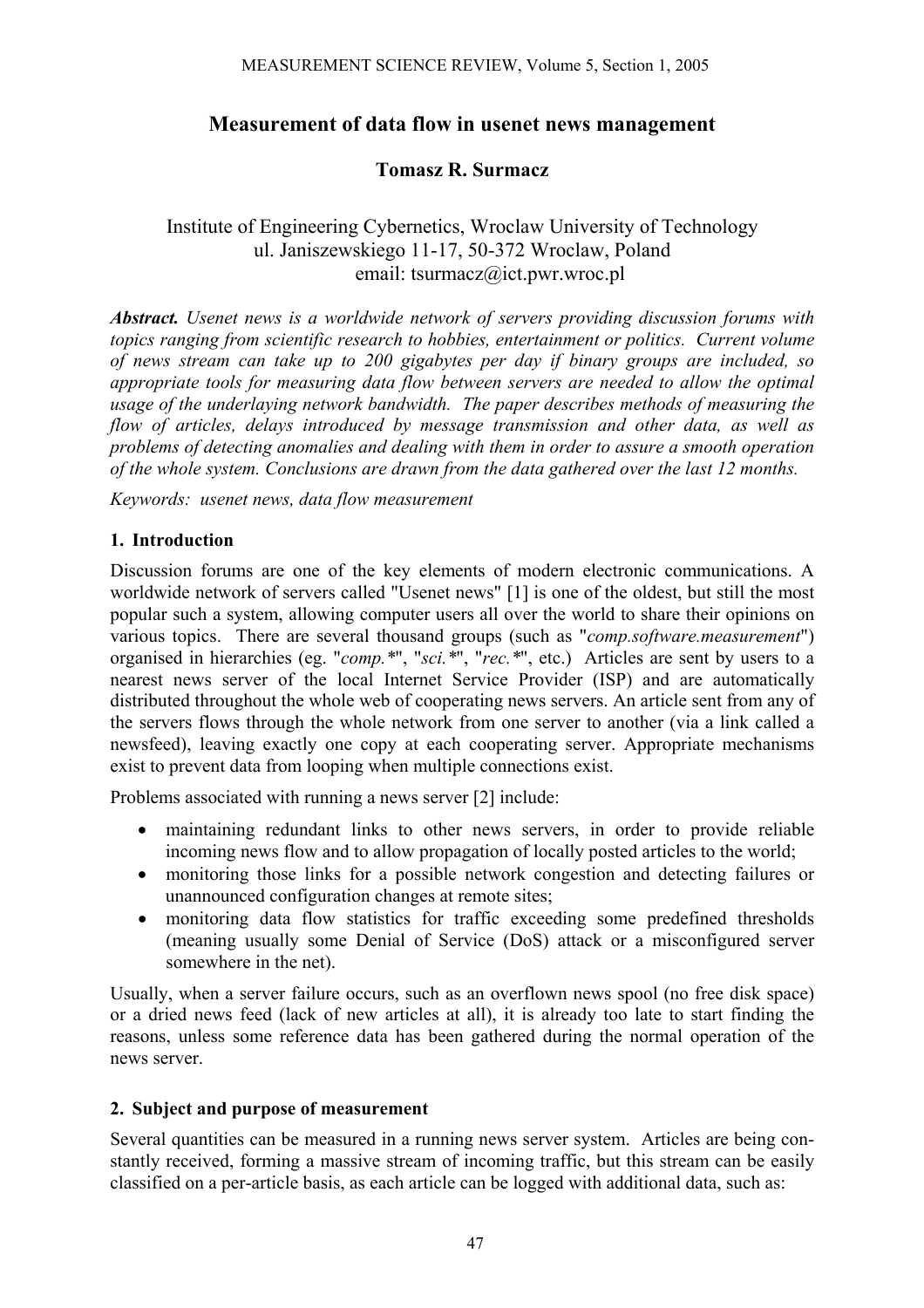- $S$  article size in bytes;
- N newsgroup name (or a list of newsgroup names) in which the article appeared;
- $F -$  the news server from which the article was received:
- O names of all news servers (outgoing peers) the article will be sent to;
- $T_p$  time and date the article was originally posted;
- $T<sub>r</sub>$  time and date the article was received;

All these values are worth considering only when summarized or compared over some period of time, eg. gathered as hourly or daily statistics. Also, much more interesting then the plain sum of the article sizes are the results of processing data selected by other factors, eg. number of articles in some hierarchy or a total volume of articles sent to a particular server.

From the maintenance point of view, the most interesting values are:

- Average article delay, measured as a difference between  $T_r$  and  $T_p$ ;
- Incoming flows volume and count of incoming articles per site (newsfeed) or per hierarchy;
- Outgoing flows acceptance rate and volume of outgoing newsfeeds.

Measuring article delays can help detecting backlogs of data accumulating at remote ends of incoming newsfeeds. If such backlogs exist, they usually mean an insufficient bandwidth of the underlying network or some other efficiency problems between two news servers. Solving that usually requires redesigning the structure of incoming newsfeeds.

Keeping day-to-day statistics about incoming flows can help identifying problems whenever a sudden change of volume or number of articles occurs. A sudden increase of data usually means some news system abuse, such as posting binary data in discussion groups (eg. ripped CDs or pirated copies of programs), increased level of SPAM, or a Denial of Servic e attack.

Outgoing flows should be monitored for potential backlogs (meaning again the available bandwidth is exhausted) but also for clues how to maximize efficiency of all the newsfeed links (incoming and outgoing).

## **3. Methods**

Delay between sending an article at some remote news server and receiving it locally can be calculated by comparing  $T_r$  and  $T_p$ . However, the value of  $T_p$  depends on the clock accuracy of a remote server used to post the article and cannot be always trusted to be correct. In fact, quite often the timezone of a news server appears to be set incorrectly, giving a bias in multiples of 60 minutes. This can be easily detected if measured article transfer time yields negative values, but otherwise it is not detectable in a reliable way.

Sample of such a measurement is shown in fig. 1. Data on the left describes articles "posted in the future", but as 90% of them falls under 7 minutes, it simply means a slight clock skew at remote sites. Two little peaks at -1h and +1h mean probably an incorrect timezone or a wrong daylight saving time correction set at remote servers (resulting in 1h difference from the official time). Other peaks at +12h and +1 day mean probably an off-by-one error when setting the date at some servers and possible AM-PM error possible in countries using 12 hour clock.

Delays can be calculated in two different ways: online – by monitoring  $T_p$  and  $T_r$  logged by news server as new articles are being received, or offline – by analysing a so-called *history file* (containing article IDs and their  $T_r$  values) and finding each article in disk spool area to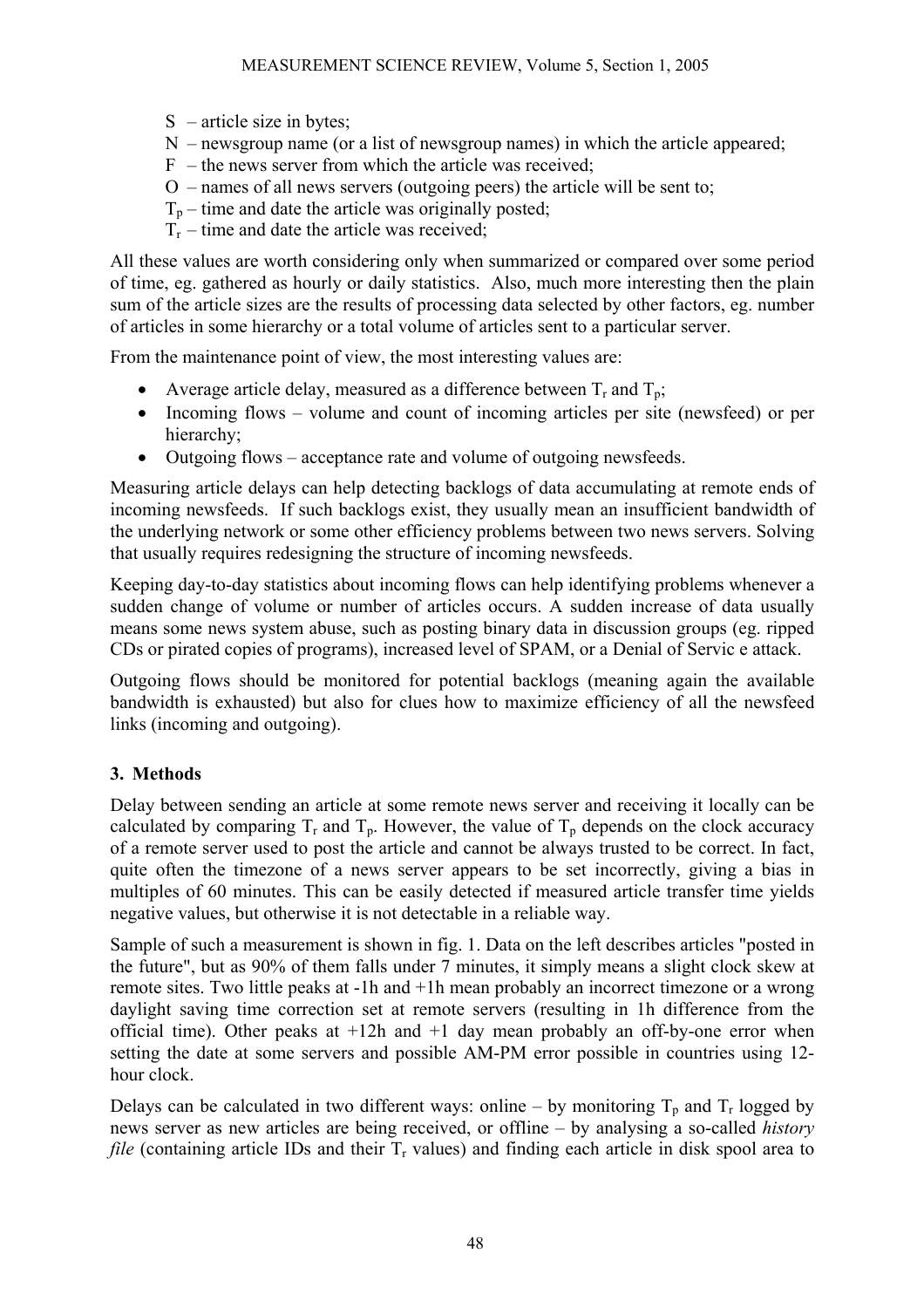get the Tp value from article headers. This may fail if an article has already been expired or cancelled (ie. deleted from news spool).



Fig. 1. Delay in reception of articles.

For measuring input and output data flows, a simple one-time setup is usually required. As new articles come, the news server writes a special log file, recording all the required information: the article size  $(S)$ , newsgroup name  $(N)$ , time received  $(T<sub>r</sub>)$ , and in/out feed names (F, O). Then a separate process can analise this data periodically, creating hourly and daily summaries and snapshots of system state.

Incoming volume and count of articles can be split by incoming newsfeed name, showing how many articles come from each neighbouring news server. A graphical representation of these data over a longer period of time is desired, to spot problems such as a disappearing stream of articles from one server, a sudden increase of volume in one of the newsfeeds, or a shift from one newsfeed to another. None of these requires immediate action, if proper redundant links are maintained, unless the changed situation persists. Fig. 2 shows sample of such data. At around –100 hours (counted from plot generation time) one can observe that newsfeed.pionier.net.pl stops sending articles, but more of them comes from news.task.gda.pl at the same time, meaning a temporary problem at "pionier" and a proper operation of redundant links. At –78 hours there is a peak in volume of articles received from "pionier". When compared to another plot, showing article count for that time (not shown here) with no anomalies at all, one can draw a conclusion, that there must have been some large articles posted at that time (eg. binary postings) and if disk space was exhausted, appropriate log files can be checked to see which news groups or hierarchies these articles were sent to.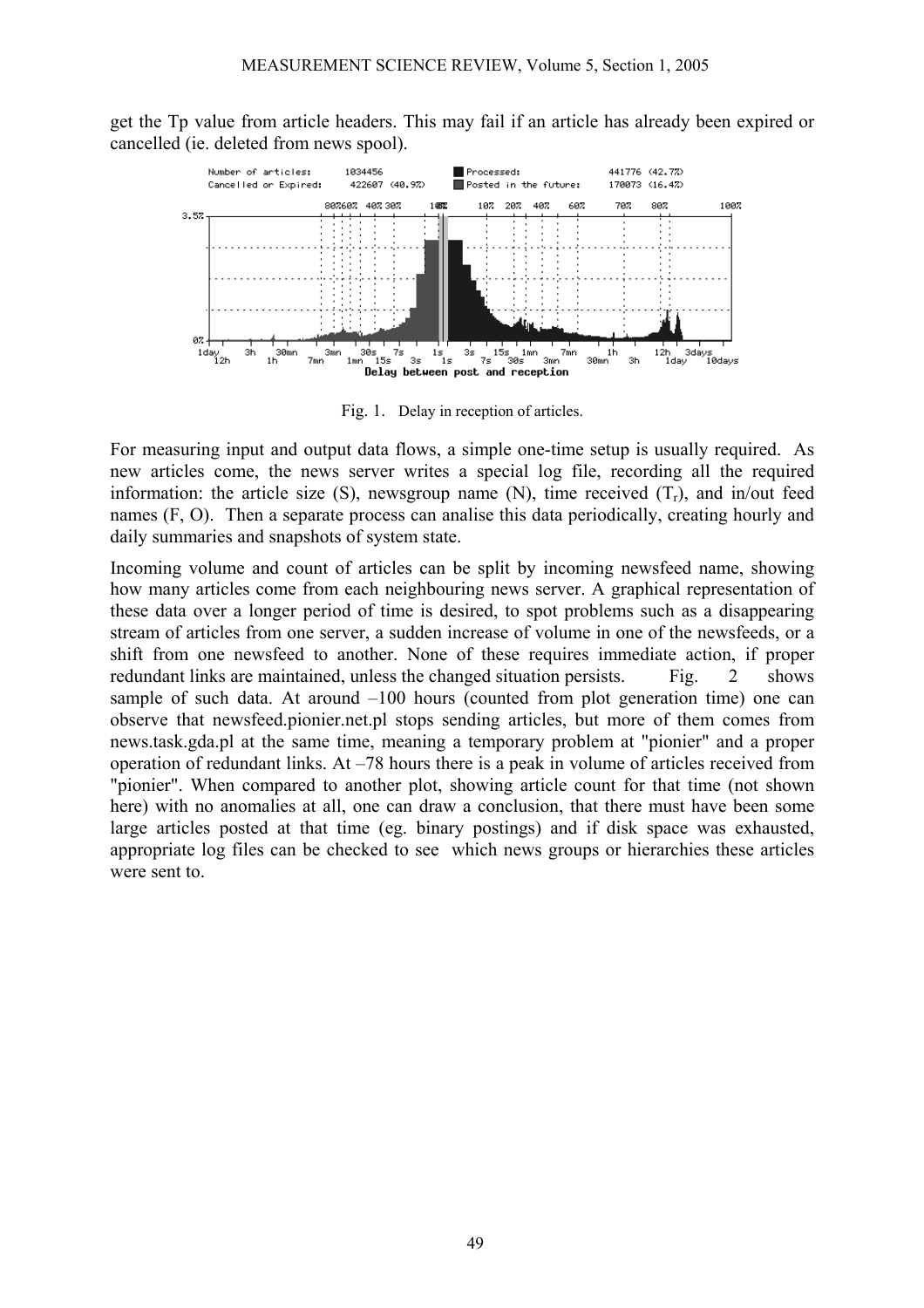

Fig. 2. Incoming flow of articles split by newsfeed.

Analysis of flow data can also help reconfiguring incoming and outgoing data streams to utilize the bandwidth of the underlying network links in a best way.

Let's consider a transit server B connected with two other servers A and C. Each article sent from A is stored locally and retransmitted to C, and vice versa. B and C are located at the same city (connected through a high bandwidth metropolitan area network) and the main direction of news flow is from A through B to C. If, for increased reliability, C has some other connections, the goal to achieve is the fastest possible propagation of articles between B and C, as the articles received at C over a local high speed network will not be transmitted again from remote sites over much slower long-distance links.

To prevent network bandwidth waste, an incoming news volume per server should be monitored as well as outgoing news volume and rejection rate to other servers. Eg. if high volume of news coming from A to B is accompanied by a 90-100% acceptance rate of articles sent from B to C, the bandwidth is utilized properly (based on their unique identifiers, C will refuse to accept them again from other servers before the actual transmission). However, poor acceptance rate between B and C as well as high volume of data on A-B links means that the same articles travel multiple times through slow long-distance links and some newsfeed reconfiguration is needed.

#### **4. Results**

Based on data gathered during years 2003-2004, article delays on a fully functional news servers usually do not exceed several minutes. Ie. 50% of articles sent anywhere in the world will be available for reading at any other news server within few minutes and 90% of them – within one hour.

The flow data in numerical form can be used to automatically raise alarms when some predefined thresholds are exceeded, eg. resulting in disk space problems or bandwidth overloading. However, except some trivial examples, such fixed thresholds are usually hard to set, as they depend on many factors, such as the network topology and available bandwidth, acceptable delays, desired reliability, allowed link redundancy, and sometimes even local policies for exchanging news – so for a better view of the running system a visualisation of